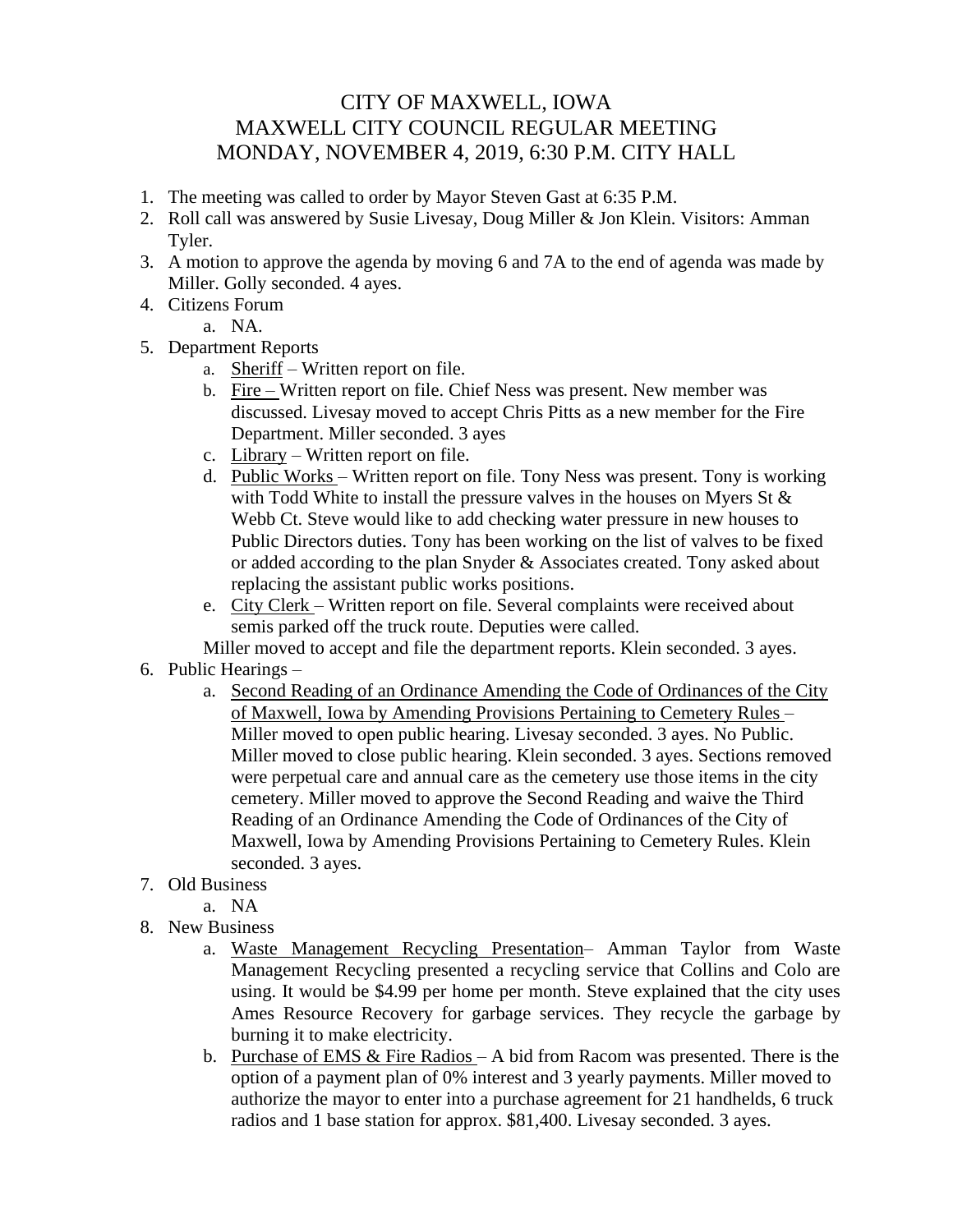- c. Resolution 2019-26 A Resolution Approving Five Year Tax Abatement for Improvements to 906 Baldwin St – Miller moved to approve the tax abatement for 906 Baldwin St. Klein seconded. 3 ayes.
- d. Resolution 2019-27 A Resolution to Appoint a Member and Alternate Member to the Polk County 911 Service Board – It was moved to defer this action until the December meeting.
- e. Windstream Permit Request Livesay moved to approve the request to install lines in the right of way along Hwy 210. Miller seconded. 3 ayes.
- f. Resolution 2019-28 A Resolution to Transfer Money from Library Fund Account to Library General Fund – Lives moved to approve Resolution 2019-28 A Resolution to Transfer Money from Library Fund Account to Library General Fund. Klein seconded. 3 ayes.
- g. Motion Authorizing the Mayor to sign Letter of Engagement with Ahlers Cooney as Bond Council for City of Maxwell – Miller moved to authorize the Mayor to sign Letter of Engagement with Ahlers Cooney as Bond Council for City of Maxwell. Klein seconded. 3 ayes.
- 9. Council and Mayor Reports
	- a. Susie Livesay  $-1$ ) Susie has been asked about putting meeting minutes online. The minutes are put on the website [www.maxwelliowa.com.](http://www.maxwelliowa.com/) 2) Susie asked about the ramps found and if they were going to be sold. 3) Susie talked about the Dollar General Store and if anyone had visited it yet.
	- b. Doug Miller  $-1$ ) Doug talked about the advisory committee for the new school bond. Their plans will be taken to the school board later in the month. Some discussion took place about the joint City/School Library at the committee's meeting.
	- c. Jon Klein  $-1$ ) Jon asked about the walnut tree and walnuts near the south soccer field. It is a danger to soccer players if the walnuts are on the ground. Tony will be informed.
	- d. Steve Gast  $-1$ ) Steve talked about the complaint Tony had about people driving on the grass in the parks. Steve asked him to get quotes on putting poles and cables around the park to keep cars off grass. 2) Steve announced that there were educational classes for the new council members. They are asked to let the clerk know if they wanted to go. 3) Meet Your Legislature meeting for new officials will be held in Nevada on Dec. 10, 2019. 4) A map of the new parking around the school was shared. The handicap parking on the street must have council approval per the City Ordinances. 5) Steve will talk to the new mayor and set-up resolutions to pass that would set meeting dates & times and committees.
	- e. Review of Complaints and Ordinance Violation- Complaints on the campers that are being lived in continue to come in. There was a complaint about a rottweiler not on a leash.
- 10. Consent Agenda
- **1)** Livesay moved to accept the October 14, 2019 and current bills. Miller seconded. 3 ayes,
- **2)** Bills presented were as follows:

| l CLAIMS REPORT |                  |        |
|-----------------|------------------|--------|
| <b>VENDOR</b>   | <b>REFERENCE</b> | AMOUNT |
| AFLAC           | AFLAC CANCER     | 252.48 |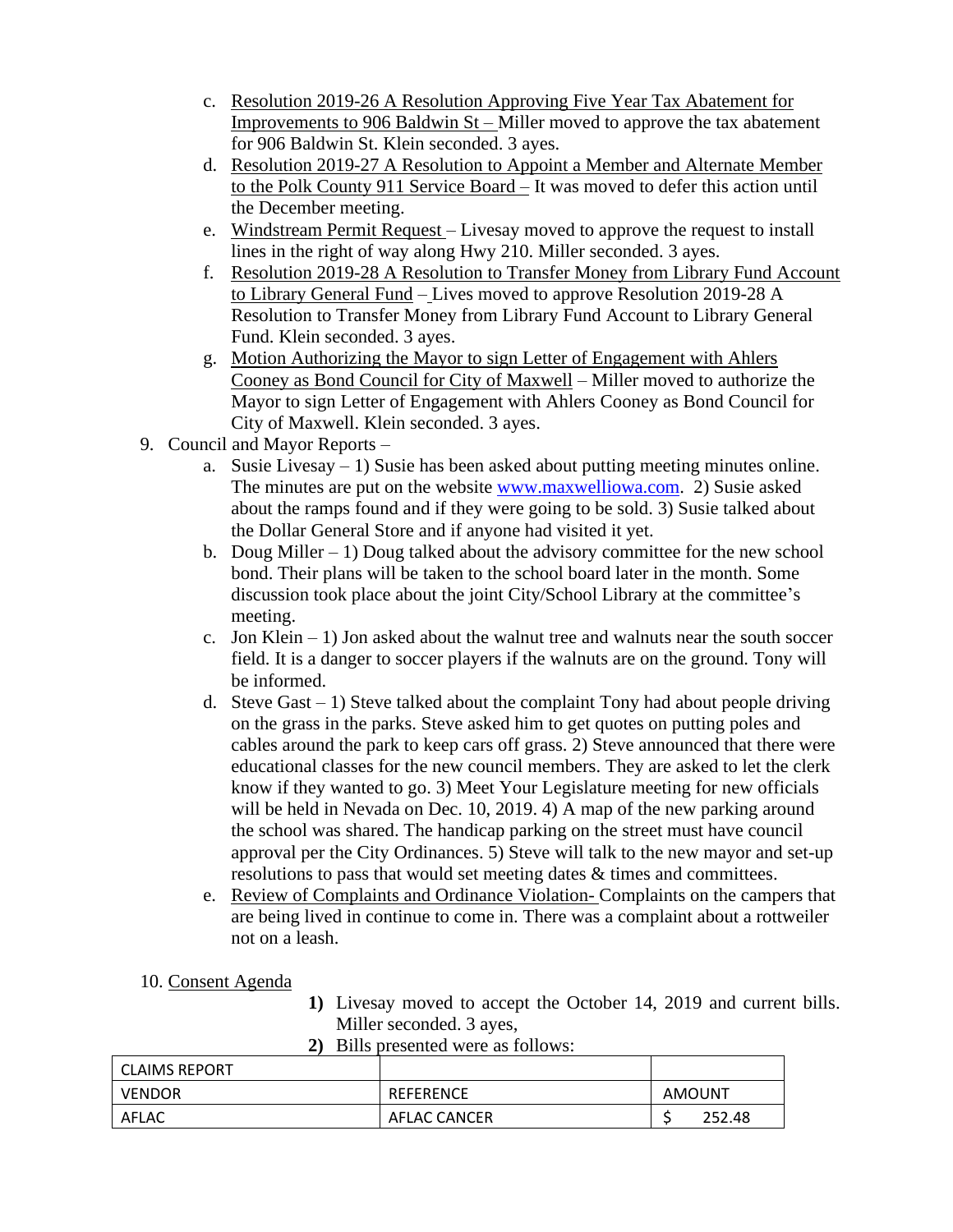| <b>ALLIANT ENERGY</b>               | <b>MONTHLY UTILITY BILL</b>     | \$<br>4,613.02  |
|-------------------------------------|---------------------------------|-----------------|
| <b>BARCO MUNICIPAL PRODUCTS INC</b> | CPIS PUMP, CASE AND SCREEN      | \$<br>449.74    |
| <b>CASEY'S BUSINESS MASTERCARD</b>  | <b>MONTHLY GAS &amp; DIESEL</b> | \$<br>536.23    |
| CENTRAL IOWA DISTRIBUTING, INC      | 25 BAGS OF TRIPLE MELT          | \$<br>309.50    |
| <b>CENTRAL IOWA SHORTLINE LLC</b>   | 6980,7062,7039-BROOM HANDLE     | \$<br>49.14     |
| <b>COLE NIELSEN</b>                 | FIRE SCHOOL REIMBURSEMENT       | \$<br>200.00    |
| <b>CONSUMERS ENERGY</b>             | <b>RCH ELECTRIC</b>             | \$<br>52.00     |
| <b>FELD FIRE</b>                    | <b>BOOT, FIRE HERO EXTREME</b>  | \$<br>348.00    |
| <b>DB IOWA HOLDINGS</b>             | PUBLIC HEARINGS AND MINUTES     | \$<br>547.40    |
| <b>HEIMAN FIRE EQUIPMENT</b>        | SURVIVOR LED, ALKALINE, ORANGE  | \$<br>271.80    |
| <b>IOWA ONE CALL</b>                | <b>LOCATES</b>                  | \$<br>29.60     |
| <b>IPERS</b>                        | <b>IPERS</b>                    | \$<br>1,515.79  |
| <b>KEYSTONE LABORATORIES INC</b>    | #1C08579-LEAD & COPPER RULE     | \$<br>338.50    |
| <b>MAGUIRE IRON INC</b>             | ASSET MANAGEMENT PROGRAM        | \$<br>10,733.00 |
| <b>MAXWELL STATE BANK</b>           | <b>FED/FICA TAX</b>             | \$<br>2,377.77  |
| <b>MOMAR</b>                        | COPPER SULFATE SOLUTION, C-CIDE | \$<br>1,532.92  |
| STORY COUNTY ANIMAL CONTROL         | DOG & CAT                       | \$<br>84.00     |
| TREASURER STATE OF IOWA             | FOR LINCOLN BROWN VD#530 CK#    | \$<br>20.00     |
| <b>USABlueBook</b>                  | <b>TESTING SUPPLIES</b>         | \$<br>664.50    |
|                                     | 091143516-TELEPHONE &           |                 |
| <b>WINDSTREAM</b>                   | <b>INTERNET</b>                 | \$<br>573.01    |
| PAYROLL CHECKS ON 10/23/2019        |                                 | \$<br>4,091.27  |
| **** PAID<br>TOTAL *****            |                                 | \$<br>29,589.67 |
| ***** REPORT TOTAL *****            |                                 | \$29,589.67     |

|                       | Oct 15, 2019 - Nov 1, 2019 |  |
|-----------------------|----------------------------|--|
| Fund                  | Total                      |  |
| 001 General           | \$9,551.60                 |  |
| 110 Road Use Tax      | \$1,246.38                 |  |
| 600 Water             | \$14,269.07                |  |
| 610 Sewer             | \$4,522.62                 |  |
| <b>Total Expenses</b> | \$29,589.67                |  |
|                       |                            |  |
| Revenue by Fund       | 19-Oct                     |  |
| Fund                  | Total                      |  |
| 001 General           | \$95,272.28                |  |
| 110 Road Use Tax      | \$11,435.54                |  |
| 112 Employee Benefits | \$5,261.69                 |  |
| 119 Emergency Fund    | \$539.86                   |  |
| 120 Utility Franchise | \$6,512.05                 |  |
| 121 Local Option      | \$9,869.21                 |  |
| 600 Water             | \$12,797.35                |  |
| 610 Sewer             | \$13,140.84                |  |